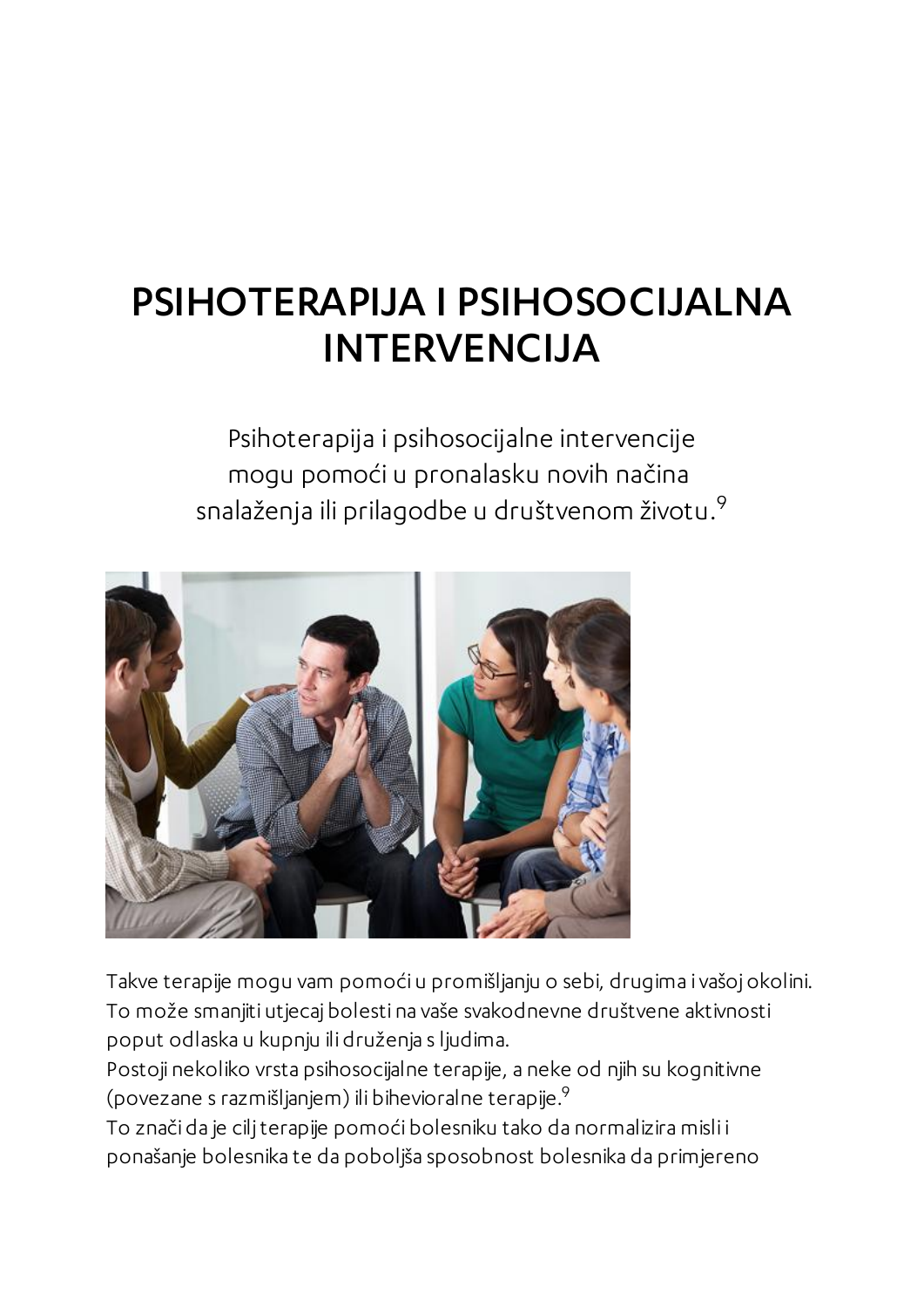funkcionira kod kuće, na poslu, u zajednici ili u bolnicitijekom društvenih interakcija.

Specijalisti za mentalne bolesti provode psihoterapiju individualno ili u grupama koje uključuju obitelj bolesnika. $^9$ Timovi koji se bave mentalnom higijenom sve češće koriste psihoterapiju i psihosocijalne intervencije u svom svakodnevnom radu.

## Literatura

- . APA Clinical Guidelines. American Psychiatric Association. Practice guidelines for the treatment of patients with schizophrenia. 2004
- . Falkai P et al. World J Biol Psychiatry 2005; 6: 132-191.
- . Kendler KS et al. Arch Gen Psychiatry 1996; 53: 1022-1031.
- . World Health Organization. The World Health Report: 2001: Mental health: new understanding, new hope.
- . American Psychiatric Association. Diagnostic and Statistical Manual of Mental Disorders. 4th Edition Text Revision (DSM-IV-TR). Arlington: American Psychiatric Publishing Inc. 2000.
- . Lieberman JA et al.J Clin Psychiatry 1996; 57(suppl 9): 5-9.
- . Breier A et al. Am J Psychiatry 1994; 151: 20-26.
- . Robinson DG et al. Am J Psychiatry 1999; 156: 544-549.
- . National Institute for Clinical Excellence.National Clinical Practice Guidelines Number 82.
- . Howard R et al. Am J Psychiatry 2000; 157: 172-178.
- . Angermeyer MC et al. Schizophr Bull 1990; 16: 293-307.
- . Murray RM and Fearon P.J Psychiatr Res 1999;33: 497-499.
- . Lang UE et al. Cell Physiol Biochem 2007; 20: 687-702.
- . Harrigan SM et al. Psychol Med 2003;33: 97-110.
- . Bottlender R et al. Schizophr Res 2003; 62:37-44.
- . Lynn Starr h. et al: Comparison of long-acting and oral antipsychotic treatment effects in patients with schizophrenia, comorbid substance abuse, and a history of recent incarceration: An exploratory analysis of the PRIDE study; Schizophr Res. 2018 Apr;194:39-46. doi: 10.1016/j.schres.2017.05.005. Epub 2017 Jun 7
- . Awad AG et al. Pharmacoeconomics 2008; 26: 149-162.